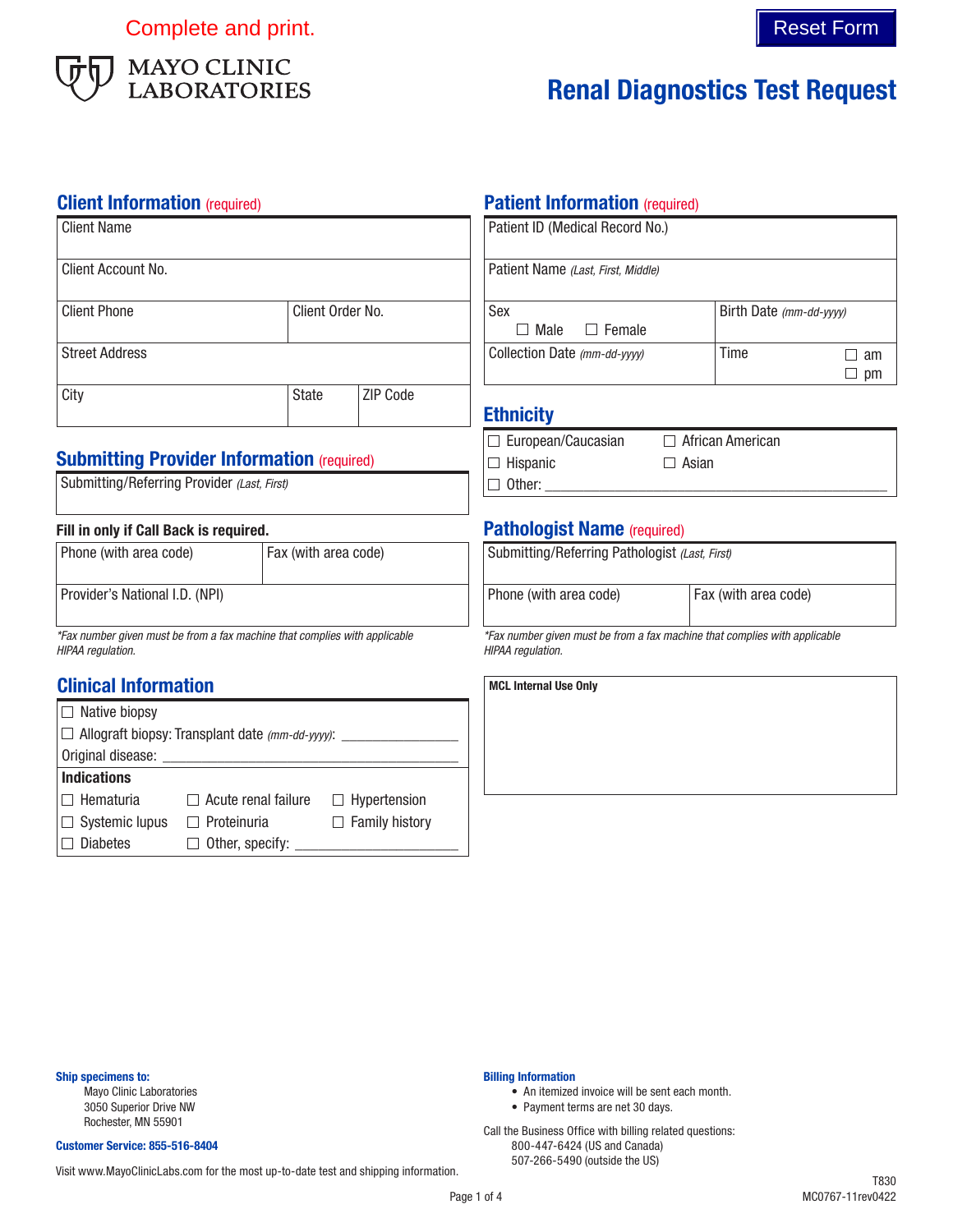## **Patient Information** (required)

Quantification, Plasma □ UBKQN BK Virus DNA Detection and

□ QBKU BK Virus, Molecular Detection, Quantitative, PCR, Urine

Quantification, Random, Urine

| Patient ID (Medical Record No.)    | Client Account No.            |
|------------------------------------|-------------------------------|
| Patient Name (Last, First, Middle) | <sup>1</sup> Client Order No. |
| Birth Date (mm-dd-yyyy)            |                               |

| <b>RENAL PATHOLOGY</b>     |                                                                                                         | $\Box$ BUN      | Blood Urea Nitrogen (BUN), Serum                                          | $\Box$ CRTS1    | Creatinine with Estimated GFR (CKD-EPI),                              |
|----------------------------|---------------------------------------------------------------------------------------------------------|-----------------|---------------------------------------------------------------------------|-----------------|-----------------------------------------------------------------------|
|                            | <b>Medical Renal Disease and</b>                                                                        | $\Box$ CAI      | Calcium, Ionized, Serum                                                   |                 | Serum                                                                 |
|                            | <b>Renal Transplant Monitoring</b>                                                                      | $\Box$ CA       | Calcium, Total, Serum                                                     | $\Box$ CSTCE    | Cystatin C with Estimated Glomerular<br>Filtration Rate (eGFR), Serum |
|                            | $\Box$ RPCWT Renal Pathology Consultation, Wet Tissue                                                   | $\Box$ CTU      | Creatinine, 24 Hour, Urine                                                | $\square$ EFPO  | Electrolyte and Osmolality Panel, Feces                               |
|                            | RPCWT includes diagnostic interpretation of a<br>medical kidney biopsy by integrating light microscopy, | $\Box$ CRBF     | Creatinine, Body Fluid                                                    | $\square$ eosu1 | Eosinophils, Random, Urine                                            |
|                            | immunofluorescence, and electron microscopy findings                                                    | $\Box$ RCTUR    | Creatinine, Random, Urine                                                 | $\Box$ HEXP     | Iohexol, Plasma                                                       |
|                            | together with clinical and laboratory data for the patient.                                             | $\Box$ CRCL     | Creatinine Clearance, Serum and                                           | $\square$ HEXU  | Iohexol, Timed Collection, Urine                                      |
|                            | <b>Renal Pathology Tests</b><br><b>Available to Order Individually</b>                                  |                 | 24 Hour Urine                                                             | $\Box$ NSRC     | lothalamate, Glomerular Filtration Rate,                              |
| $\Box$ Alprt               | Alport (Collagen IV Alpha 5 and Alpha 2)                                                                | $\Box$ CRTS1    | Creatinine with Estimated GFR (CKD-EPI),<br>Serum                         |                 | Plasma and Urine                                                      |
|                            | Immunofluorescent Stain, Renal Biopsy                                                                   | $\Box$ CYSPR    | Cyclosporine, Blood                                                       | $\Box$ UOSMU    | Osmolality, Random, Urine                                             |
| $\Box$ AMPIP               | Amyloid Protein Identification, Paraffin,                                                               | $\Box$ CYCPK    | Cyclosporine, Peak, Blood                                                 | $\square$ UOSMS | <b>Osmolality, Serum</b>                                              |
|                            | LC-MS/MS                                                                                                | $\Box$ CSTCE    | Cystatin C with Estimated GFR, Serum                                      | $\square$ PHOS  | Phosphorus (Inorganic), Serum                                         |
| $\Box$ DNJB9               | DNAJB9 Immunostain, Technical                                                                           | $\Box$ CMVQN    | Cytomegalovirus (CMV) DNA Detection and                                   | $\Box$ RPTU1    | Protein/Creatinine Ratio, Random, Urine                               |
| $\square$ EXT2             | <b>Component Only</b><br>Exostosin 2 (EXT2) Immunostain                                                 |                 | Quantification by Real-Time PCR, Plasma                                   | $\Box$ 12PU1    | Protein, Total, 12 Hour, Urine                                        |
|                            |                                                                                                         | $\square$ ELPSR | Electrolyte Panel, Serum                                                  | $\square$ PTU   | Protein, Total, 24 Hour, Urine                                        |
| $\Box$ MSFGN               | <b>Fibrillary Glomerulonephritis</b><br>Confirmation, LC-MS/MS, Paraffin Tissue                         | $\Box$ EBVQN    | Epstein-Barr Virus DNA Detection and                                      | $\Box$ TPBF     | Protein, Total, Body Fluid                                            |
| $\Box$ SUBIF               | Immunoqlobulin G (IqG) Subtypes                                                                         |                 | Quantification, Plasma                                                    | $\Box$ TP       | Protein, Total, Serum                                                 |
|                            | Immunofluorescence, Tissue                                                                              | $\square$ EVROL | Everolimus, Blood                                                         | $\square$ TPSF  | Protein, Total, Spinal Fluid                                          |
| $\Box$ IGG4I               | IgG4 Immunostain, Technical Component                                                                   | $\Box$ MPA      | Mycophenolic Acid, Serum                                                  | $\Box$ RFAMA    | Renal Function Panel, Serum                                           |
|                            | Only                                                                                                    | $\square$ PTH   | Parathyroid Hormone (PTH) Immunostain,<br><b>Technical Component Only</b> | $\Box$ RB24     | Retinol-Binding Protein, 24 Hour, Urine                               |
| $\square$ nell1            | Neural Epidermal Growth Factor-Like 1<br>Protein Immunostain                                            | $\square$ PHOS  | Phosphorus (Inorganic), Serum                                             | $\Box$ RBR      | Retinol-Binding Protein, Random, Urine                                |
| $\Box$ PLAIF               | Phospholipase A2 Receptor (PLA2R),                                                                      | $\Box$ KS       | Potassium, Serum                                                          | $\Box$ SGUR     | Specific Gravity, Random, Urine                                       |
|                            | <b>Renal Biopsy</b>                                                                                     | $\Box$ RPTU1    | Protein/Creatinine Ratio, Random, Urine                                   | $\Box$ URAU     | Urea, 24 Hour, Urine                                                  |
| $\Box$ THSIF               | Thrombospondin Type 1 Domain                                                                            | $\Box$ PTU      | Protein, Total, 24 Hour, Urine                                            | $\square$ urcon | Urea, Random, Urine                                                   |
|                            | Containing 7A (THSD7A),<br>Immunofluorescence                                                           | $\Box$ RFAMA    | Renal Function Panel, Serum                                               | $\square$ Rurc1 | Uric Acid/Creatinine Ratio, Random, Urine                             |
|                            | Note: As required, these tests are performed with RPCWT.                                                | $\Box$ SIIRO    | Sirolimus, Whole Blood                                                    | $\Box$ uric     | Uric Acid, Serum                                                      |
|                            |                                                                                                         |                 | Tacrolimus, Blood                                                         |                 | <b>HEREDITARY RENAL DISORDERS</b>                                     |
|                            | <b>KIDNEY FUNCTION / DIALYSIS /</b><br><b>TRANSPLANT MONITORING</b>                                     |                 | <b>Kidney Function / Monitoring</b>                                       | $\Box$ AGXTZ    | AGXT Gene, Full Gene Analysis, Varies                                 |
| <b>Dialysis Montioring</b> |                                                                                                         | $\Box$ DHVD     | 1,25-Dihydroxyvitamin D, Serum                                            | $\Box$ APOL1    | APOL1 Genotype, Varies                                                |
| $\Box$ AL                  | Aluminum, Serum                                                                                         | $\Box$ 25HDN    | 25-Hydroxyvitamin D2 and D3, Serum                                        | $\Box$ AP01Z    | Apolipoprotein A-I (APOA1) Gene,                                      |
| $\Box$ vebf                | Blood Urea Nitrogen, Body Fluid                                                                         | $\Box$ ALB24    | Albumin, 24 Hour, Urine                                                   |                 | Full Gene Analysis, Varies                                            |
| $\Box$ GDUCR               | Gadolinium/Creatinine Ratio, Random,                                                                    | $\Box$ ALBR     | Albumin, Random, Urine                                                    | $\Box$ AP02Z    | Apolipoprotein A-II (APOA2) Gene,                                     |
|                            | Urine                                                                                                   | $\Box$ A124     | Alpha-1-Microglobulin, 24 Hour, Urine                                     |                 | Full Gene Analysis, Varies<br>Autosomal Recessive Polycystic Kidney   |
| $\Box$ DOXA1               | Oxalate Analysis, Hemodialysate                                                                         | $\square$ RA1U  | Alpha-1-Microglobulin, Random, Urine                                      | $\Box$ ARPKZ    | Disease (ARPKD), Full Gene Analysis, Varies                           |
| $\Box$ POXA1               | Oxalate, Plasma                                                                                         | $\Box$ HCO3     | Bicarbonate, Serum                                                        | $\Box$ AHUSP    | <b>Complement-Mediated Atypical</b>                                   |
|                            | <b>Transplant Monitoring</b>                                                                            | $\Box$ BUN      | Blood Urea Nitrogen (BUN), Serum                                          |                 | Hemolytic-Uremic Syndrome (aHUS)/                                     |
| $\Box$ 25HDN               | 25-Hydroxyvitamin D2 and D3, Serum                                                                      | $\Box$ CLU      | Chloride, 24 Hour, Urine                                                  |                 | Thrombotic Microangiopathy (TMA)<br>Gene Panel, Varies                |
| $\Box$ ALB24               | Albumin, 24 Hour, Urine                                                                                 | $\Box$ RCHLU    | Chloride, Random, Urine                                                   | $\Box$ GSNZ     | Gelsolin (GSN) Gene, Full Gene Analysis,                              |
| $\Box$ ALBR                | Albumin, Random, Urine                                                                                  | $\Box$ CL       | Chloride, Serum                                                           |                 | Varies                                                                |
| $\Box$ HCO3                | Bicarbonate, Serum                                                                                      | $\Box$ CTU      | Creatinine, 24 Hour, Urine                                                | $\Box$ GRHPZ    | <b>GRHPR Gene, Full Gene Analysis, Varies</b>                         |
| $\Box$ PBKQN               | BK Virus DNA Detection and                                                                              | $\Box$ CRBF     | Creatinine, Body Fluid                                                    | $\Box$ LYZZ     | Lysozyme (LYZ) Gene, Full Gene Analysis,                              |

Varies

call to order.

ATTRZ TTR Gene, Full Gene Analysis, Varies Note: Known Variant Testing Also Available—

RCTUR Creatinine, Random, Urine CRCL Creatinine Clearance, Serum and 24-Hour Urine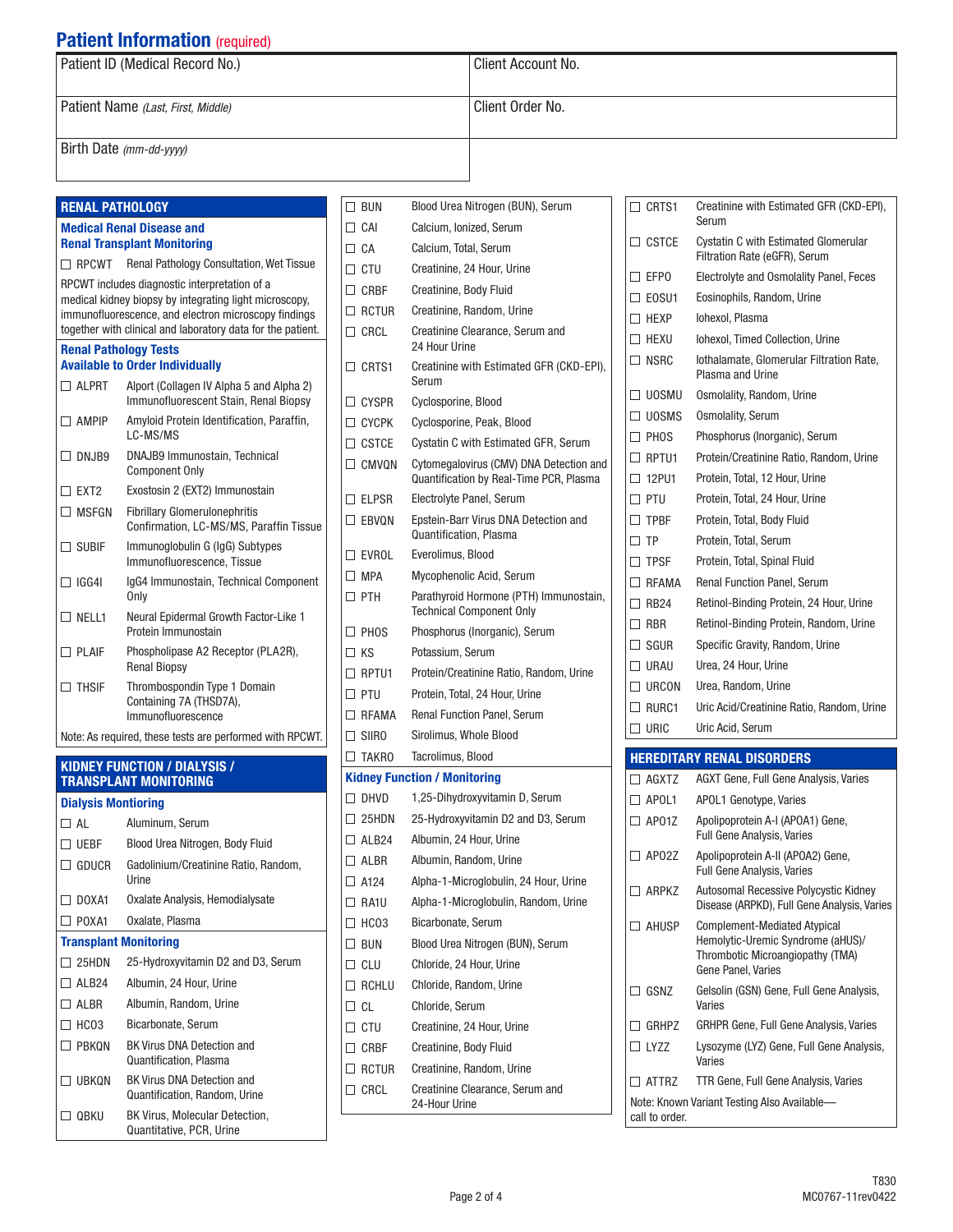# **Patient Information (required)**

| Patient ID (Medical Record No.)    | Client Account No. |
|------------------------------------|--------------------|
| Patient Name (Last, First, Middle) | Client Order No.   |
|                                    |                    |
| Birth Date (mm-dd-yyyy)            |                    |

|   |                 | <b>ADDITIONAL RENAL DISEASE TESTING</b>                                 |
|---|-----------------|-------------------------------------------------------------------------|
|   | Amyloidosis     |                                                                         |
|   | $\Box$ AP01Z    | Apolipoprotein A-I (APOA1) Gene,<br>Full Gene Analysis, Varies          |
|   | $\Box$ AP02Z    | Apolipoprotein A-II (APOA2) Gene,<br><b>Full Gene Analysis, Varies</b>  |
|   | $\Box$ GSNZ     | Gelsolin (GSN) Gene, Full Gene Analysis,<br>Varies                      |
|   | $\Box$ LYZZ     | Lysozyme (LYZ) Gene, Full Gene Analysis,<br>Varies                      |
|   | $\Box$ attrz    | <b>TTR Gene, Full Gene Analysis, Varies</b>                             |
|   |                 | <b>Glomerular Disease - Nephritic</b>                                   |
|   | $\Box$ ALB24    | Albumin, 24 Hour, Urine                                                 |
|   | $\Box$ A124     | Alpha-1-Microglobulin, 24 Hour, Urine                                   |
|   | □ RA1U          | Alpha-1-Microglobulin, Random, Urine                                    |
|   | $\square$ vasc  | Antineutrophil Cytoplasmic Antibodies<br>Vasculitis Panel, Serum        |
|   | if positive.    | Note: Includes MPO and PR3 with reflex to ANCA                          |
|   | $\Box$ ANA2     | Antinuclear Antibodies (ANA), Serum                                     |
|   | $\Box$ C3       | Complement C3, Serum                                                    |
|   | □ C4            | Complement C4, Serum                                                    |
|   | $\Box$ CRY S    | Cryoglobulin, Serum                                                     |
|   | $\Box$ ANCA     | Cytoplasmic Neutrophil Antibodies, Serum                                |
|   | $\Box$ GBM      | Glomerular Basement Membrane                                            |
|   |                 | Antibodies, IgG, Serum                                                  |
|   | $\Box$ MPO      | Myeloperoxidase Antibodies, IgG, Serum                                  |
|   | $\Box$ CLPMG    | Phospholipid (Cardiolipin) Antibodies,<br>IgG and IgM, Serum            |
|   | □ PR3           | Proteinase 3 Antibodies, IgG, Serum                                     |
|   | $\Box$ PTU      | Protein, Total, 24 Hour, Urine                                          |
|   | $\Box$ rhut     | <b>Rheumatoid Factor, Serum</b>                                         |
|   |                 | <b>Glomerular Disease - Nephrotic</b>                                   |
|   | $\Box$ ALB24    | Albumin, 24 Hour, Urine                                                 |
|   | $\Box$ A124     | Alpha-1-Microglobulin, 24 Hour, Urine                                   |
|   | $\square$ RA1U  | Alpha-1-Microglobulin, Random, Urine                                    |
|   | $\Box$ epu      | Electrophoresis, Protein, 24 Hour, Urine                                |
|   | $\square$ spep  | Electrophoresis, Protein, Serum                                         |
|   | $\Box$ MALD     | Protein Isotype, Matrix-Assisted Laser                                  |
|   |                 | Desorption-Ionization Time-of-Flight<br><b>Mass Spectrometry, Serum</b> |
|   | $\Box$ TMOGA    | Monoclonal Gammopathy Monitoring,<br>Serum                              |
|   | $\square$ DMOGA | Monoclonal Gammopathy Screen, Serum                                     |
|   | $\Box$ MPSU     | Monoclonal Protein Study, 24 Hour, Urine                                |
| П | RMPSU           | Monoclonal Protein Study, Random, Urine                                 |
|   | $\Box$ optu     | Orthostatic Protein, Timed Collection, Urine                            |
|   | $\Box$ PLA2R    | Phospholipase A2 Receptor Antibodies,<br>Serum                          |

|              | $\Box$ PA2RE         | Phospholipase A2 Receptor Enzyme-<br>Linked Immunosorbent Assay, Serum                                     |
|--------------|----------------------|------------------------------------------------------------------------------------------------------------|
|              | $\Box$ PA2RI         | Phospholipase A2 Receptor Indirect<br>Immunofluorescence Assay, Serum                                      |
|              | $\Box$ PEISO         | Protein Electrophoresis and Isotype, Serum                                                                 |
|              | $\Box$ PTU           | Protein, Total, 24 Hour, Urine                                                                             |
|              | $\Box$ ThSD7         | Thrombospondin Type-1 Domain-<br>Containing 7A Antibodies, Serum                                           |
|              | <b>Hyperoxaluria</b> |                                                                                                            |
|              | $\Box$ agxtz         | AGXT Gene, Full Gene Analysis, Varies                                                                      |
|              | $\Box$ Grhpz         | GRHPR Gene, Full Gene Analysis, Varies                                                                     |
|              | $\Box$ HYOX          | Hyperoxaluria Panel, Urine                                                                                 |
|              | □ OXU                | Oxalate, 24 Hour, Urine                                                                                    |
|              | $\Box$ DOXA1         | Oxalate Analysis in Hemodialysate                                                                          |
|              | $\Box$ POXA1         | Oxalate, Plasma                                                                                            |
|              | $\Box$ Roxur         | Oxalate, Random, Urine                                                                                     |
|              |                      | <b>Monoclonal Gammopathy</b>                                                                               |
|              | $\Box$ epu           | Electrophoresis, Protein, 24 Hour, Urine                                                                   |
|              | $\Box$ SPEP          | Electrophoresis, Protein, Serum                                                                            |
|              | $\Box$ DMOGA         | Monoclonal Gammopathy Screen, Serum                                                                        |
|              | $\Box$ TMOGA         | Monoclonal Gammopathy Monitoring,<br>Serum                                                                 |
|              | $\Box$ MPSU          | Monoclonal Protein Study, 24 Hour, Urine                                                                   |
|              | $\Box$ RMPSU         | Monoclonal Protein Study, Random, Urine                                                                    |
|              | $\Box$ PEISO         | Protein Electrophoresis and Isotype, Serum                                                                 |
|              | $\Box$ MALD          | Protein Isotype, Matrix-Assisted Laser<br>Desorption-Ionization Time-of-Flight<br>Mass Spectrometry, Serum |
|              |                      | <b>Nephrogenic Systemic Fibrosis</b>                                                                       |
|              | $\Box$ GDU           | Gadolinium, 24 Hour, Urine                                                                                 |
|              | $\Box$ GDUCR         | Gadolinium/Creatinine Ratio, Random,<br>Urine                                                              |
|              | $\Box$ GDT           | Gadolinium, Dermal, Tissue                                                                                 |
|              | $\square$ GDS        | Gadolinium, Serum                                                                                          |
|              |                      | <b>Renal Tubular Dysfunction</b>                                                                           |
|              | $\square$ A124       | Alpha-1-Microglobulin, 24 Hour, Urine                                                                      |
|              | $\Box$ RA1U          | Alpha-1-Microglobulin, Random, Urine                                                                       |
|              | $\square$ B2MU       | Beta-2 Microglobulin, Random, Urine                                                                        |
|              | $\Box$ B2M           | Beta-2-Microglobulin, Serum                                                                                |
| $\Box$       | <b>CITR</b>          | CITR Citrate Excretion, 24 Hour, Urine                                                                     |
| П.           | <b>CITRA</b>         | Citrate Excretion, Random, Urine                                                                           |
|              | $\Box$ RB24          | Retinol-Binding Protein, 24 Hour, Urine                                                                    |
|              | $\Box$ RBR           | Retinol-Binding Protein, Random, Urine                                                                     |
| $\mathbf{L}$ | RTRP2                | Tubular Reabsorption of Phosphorus,<br><b>Random Urine and Serum</b>                                       |

| <b>Nephrolithiasis</b>                           |                                                                                                                                    |
|--------------------------------------------------|------------------------------------------------------------------------------------------------------------------------------------|
| $\Box$ AMMO                                      | Ammonium, 24 Hour, Urine                                                                                                           |
| $\Box$ RAMBO                                     | Ammonium, Random, Urine                                                                                                            |
| $\Box$ CALU                                      | Calcium, 24 Hour, Urine                                                                                                            |
| $\Box$ CACR3                                     | Calcium, Random, Urine                                                                                                             |
| $\Box$ citr                                      | CITR Citrate Excretion, 24 Hour, Urine                                                                                             |
| $\Box$ CITRA                                     | Citrate Excretion, Random, Urine                                                                                                   |
| $\Box$ HYOX                                      | Hyperoxaluria Panel, Urine                                                                                                         |
| $\Box$ kidst                                     | <b>Kidney Stone Analysis</b>                                                                                                       |
| $\Box$ Magu                                      | Magnesium, 24 Hour, Urine                                                                                                          |
| $\Box$ Magru                                     | Magnesium/Creatinine Ratio, Random,<br>Urine                                                                                       |
| $\Box$ OXU                                       | Oxalate, 24 Hour, Urine                                                                                                            |
| $\Box$ POXA1                                     | Oxalate, Plasma                                                                                                                    |
| $\Box$ Roxur                                     | Oxalate, Random, Urine                                                                                                             |
| $\Box$ POU                                       | Phosphorus, 24 Hour, Urine                                                                                                         |
| $\Box$ RPOU                                      | Phosphorus, Pediatric, Random, Urine                                                                                               |
| $\Box$ sulfu                                     | Sulfate, 24 Hour, Urine                                                                                                            |
| $\Box$ SAT24                                     | Supersaturation Profile, 24 Hour, Urine                                                                                            |
| $\Box$ SSATR                                     | Supersaturation Profile, Pediatric,<br>Random, Urine                                                                               |
| $\Box$ urcu                                      | Uric Acid, 24 Hour, Urine                                                                                                          |
| <b>Thrombotic Microangiopathy</b>                |                                                                                                                                    |
| $\Box$ ADM13                                     | ADAMTS13 Activity and Inhibitor Profile,<br>Plasma                                                                                 |
| $\Box$ ahusd                                     | Atypical Hemolytic Uremic Syndrome<br>(aHUS) Complement Panel, Serum and<br>Plasma                                                 |
| $\Box$ AH50                                      | Complement, Alternate Pathway (AH50),<br><b>Functional, Serum</b>                                                                  |
| $\Box$ AHUSP                                     | <b>Complement-Mediated Atypical</b><br>Hemolytic-Uremic Syndrome (aHUS)/<br>Thrombotic Microangiopathy (TMA)<br>Gene Panel, Varies |
| $\Box$ ecump                                     | Eculizumab Monitoring Panel, Serum                                                                                                 |
| $\Box$ ECULI                                     | Eculizumab, Serum                                                                                                                  |
| $\Box$ stfrp                                     | Shiga Toxin, Molecular Detection, PCR,<br>Feces                                                                                    |
| <b>Unexplained Osteomalacia/Hypophosphatemia</b> |                                                                                                                                    |
| $\Box$ DHVD                                      | 1,25-Dihydroxyvitamin D, Serum                                                                                                     |
| $\square$ 25HDN                                  | 25-Hydroxyvitamin D2 and D3, Serum                                                                                                 |
| □ IFG23                                          | Intact Fibroblast Growth Factor 23, Serum                                                                                          |
| $\Box$ PTH2                                      | Parathyroid Hormone, Serum                                                                                                         |
|                                                  |                                                                                                                                    |

ADDITIONAL TESTS (INDICATE TEST CODE AND NAME)

**Print**